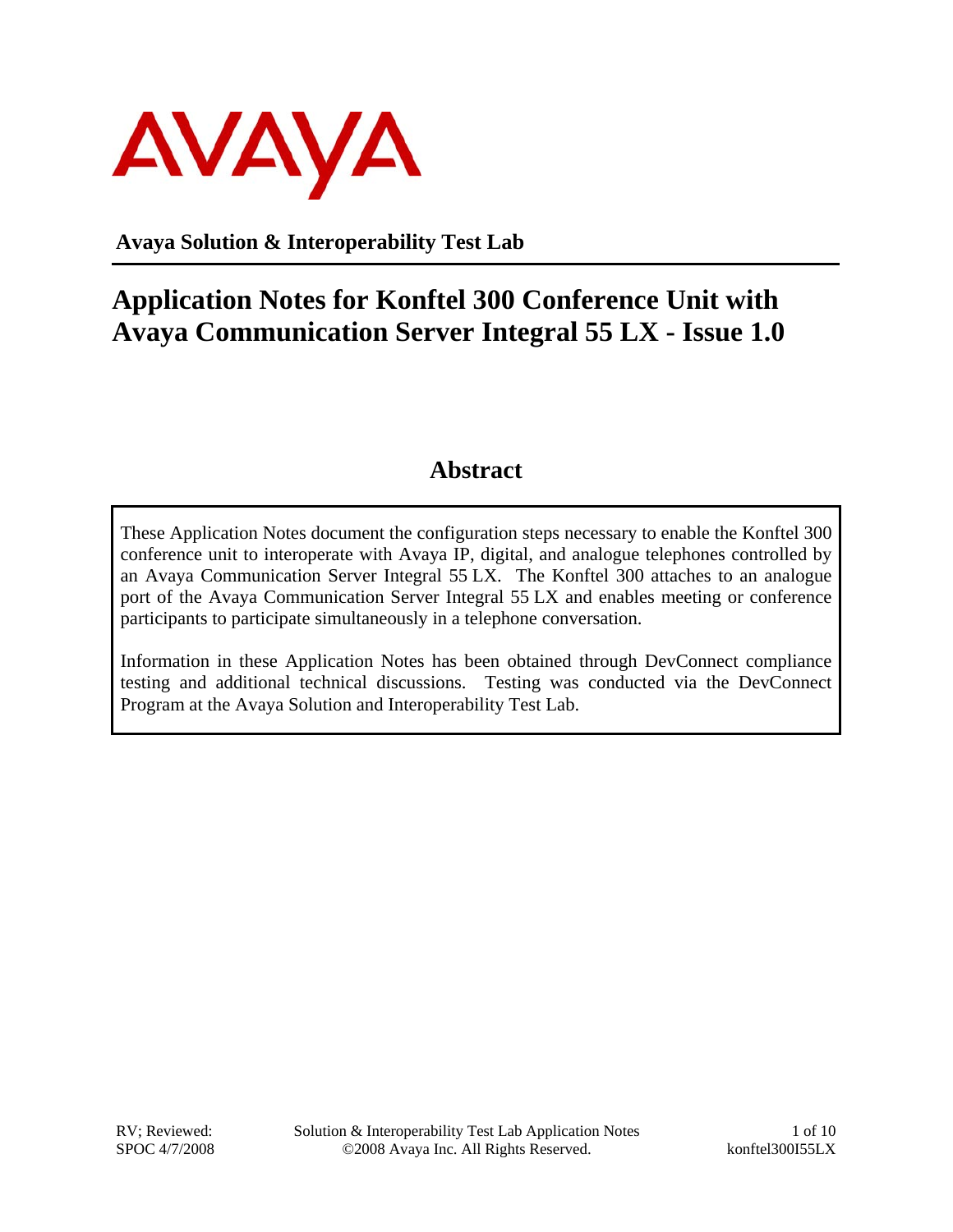## **1. Introduction**

The purpose of these Application Notes is to illustrate how the Konftel 300 conference unit can be used within a telephone system consisting of Avaya IP, digital, and analogue telephones controlled by an Avaya Communication Server Integral 55 LX. The Konftel conference unit attaches to an analogue port of the Avaya Communication Server Integral 55 LX, and contains a microphone and loudspeaker which effectively extend the range from which the telephone can be used to include an area of 30 square meters. Placed within a conference room, the Konftel unit enables all of the participants in the room to take part in a telephone conversation. The unit also performs echo cancellation to avoid feedback problems which might otherwise occur.

This document details the compliance testing with the Konftel 300, including the test configuration, test procedure, and the test results. The diagram below depicts the configuration used for compliance testing.



**Figure 1: Test Configuration** 

The configuration that was used for testing consists of an Avaya Communication Server Integral 55 LX. The Avaya telephones and the Konftel 300 were located at physically separate locations to ensure that sound from the test location could not be heard other than via the telephone connection.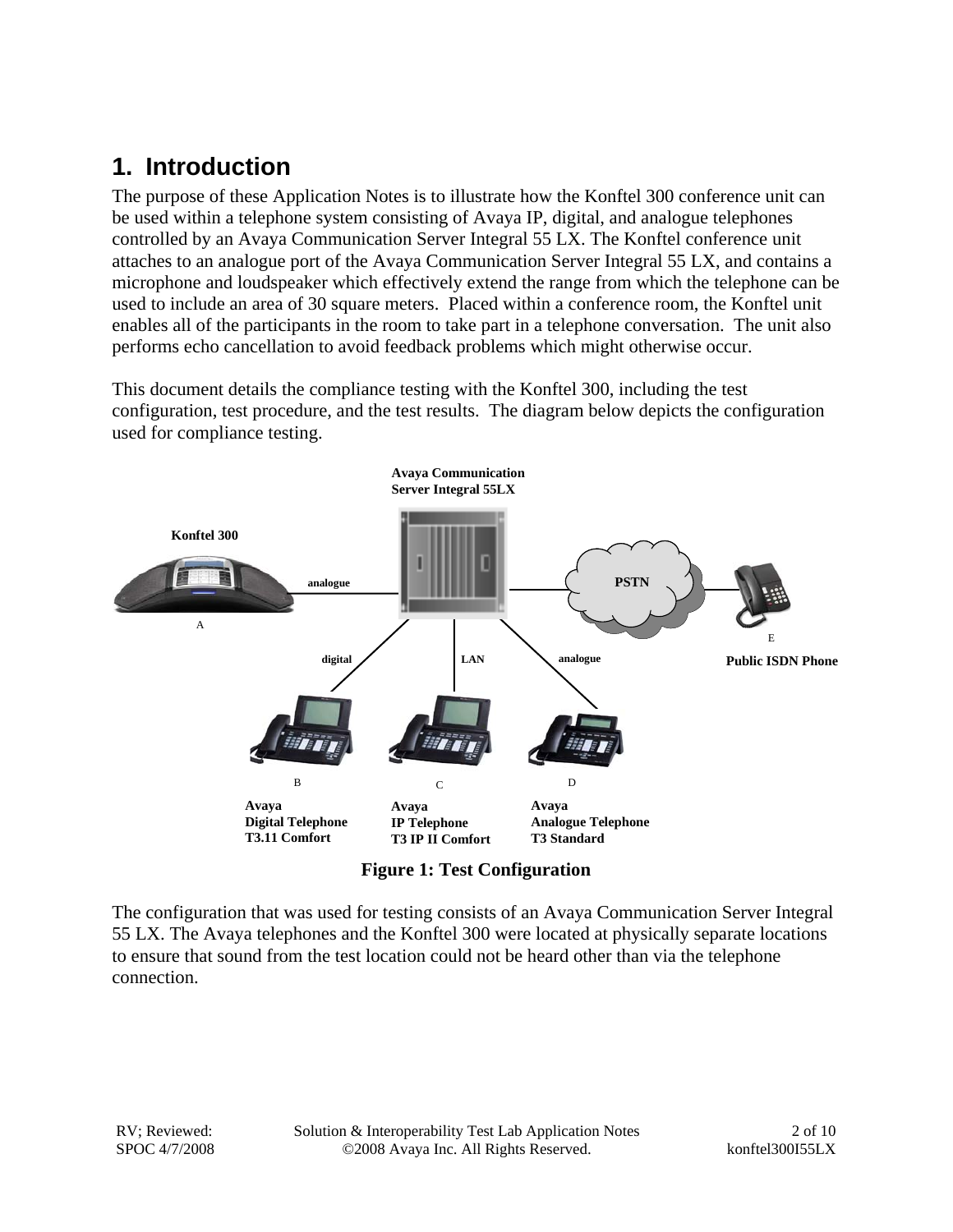The following table contains additional information about each of the telephone endpoints contained in the above diagram:

| <b>Phone</b> | Ext | <b>PSTN Number</b> | <b>Endpoint</b>                | <b>Interface</b> |
|--------------|-----|--------------------|--------------------------------|------------------|
| A            | 219 | 069 9732801004     | Konftel 300                    | analogue         |
| B            | 203 |                    | Avaya digital<br>T3.11 Comfort | ISDN/Up0         |
| C            | 412 |                    | Avaya analogue<br>T3 Standard  | analogue         |
| D            | 294 |                    | Avaya IP<br>T3 IP II Comfort   | H.323            |
| E            |     | 069 7505 6898      | ISDN telephone                 | ISDN/S0          |

|  | <b>Table 1: Extensions Used for Testing</b> |  |  |
|--|---------------------------------------------|--|--|
|--|---------------------------------------------|--|--|

# **2. Equipment and Software Validated**

The following equipment and software were used for the sample configuration:

| <b>Equipment</b>                                    | <b>Software Version</b>   |
|-----------------------------------------------------|---------------------------|
| <b>Avaya Communication Server</b><br>Integral 55 LX | L04 (IEE4): L040V00_0_6.0 |
| Avaya Integral System Management<br>(ISM)           | V 14.004                  |
| Avaya Digital (ISDN) Telephone<br>T3.11 Comfort     | T314_0DE.h4i              |
| Avaya Analogue Telephone<br>T3 Standard             |                           |
| Avaya IP Telephone<br>T3 IP II Comfort              | T102 0DE.a3i              |
| Konftel 300                                         | 1.8.469 EU                |

**Table 2: Version Numbers of Equipment and Software** 

# **3. Configure Avaya Communication Server Integral 55 LX**

The configuration and verification operations illustrated in this section were performed using the Avaya Integral System Management (ISM) tool on a service PC. Access to the system was via the LAN.

The configuration of the interface to the PSTN and the interfaces to the Avaya telephones are outside the scope of this document.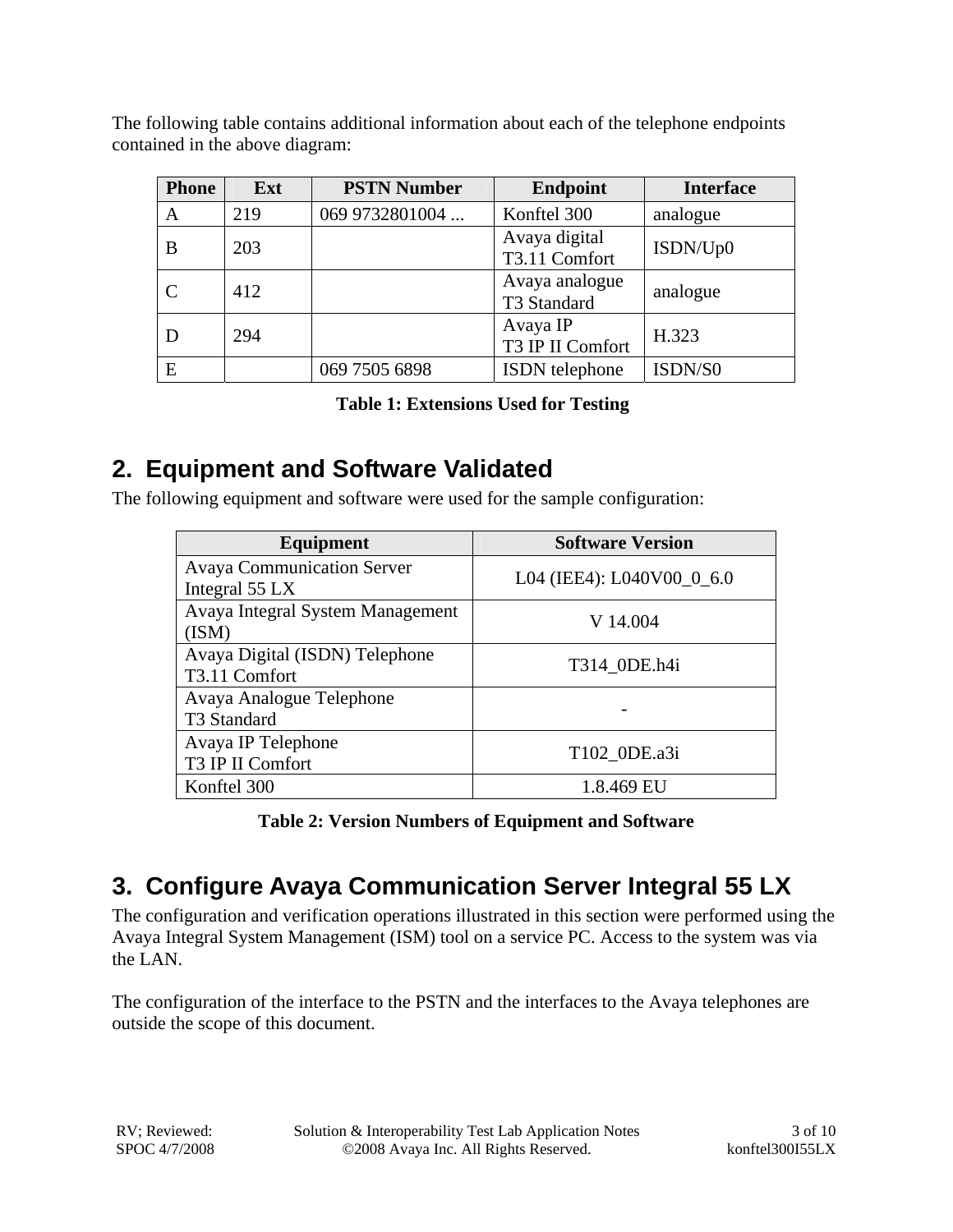### **3.1. Configure Dial Plan**

Launch ISM by selecting **Start -> Programs -> Integral 33 -> ISM** and enter default username n1 and password p1. To open a connection to the Avaya Communication Server Integral 55LX (I55LX) click on Customer and enter the necessary parameters to connect:

Customer name, PABX: Integral 55 LX, Software version: IEE4, User name: EXPERT, Password: ACCESS, MML password: stepputtis, IP Address of the Ethernet interface of the system, Select Ethernet under TUX.

Use the Transparent Console (TCO) of the ISM and the task WABE to configure the dial plan. Use the command **akze:21,intern,2,v;** followed by **zids:<,1;** to add a new entry, e.g. for a 3 digit extension number beginning with 21, covering the extension (219) used for the Konftel 300. The commands **anzg;** (show) and **dwgr:2,v;** (display dial group 2) are used to display the current assignments for dial group 2 as shown in **Figure 2**.

| $PROL < 1 : \textbf{wabe}$<br>Kommando in Bearbeitung !                                                                                                      |                   |   |                |                                             |                                                                                                |  |                                                               |              |                    |                                                  |  |
|--------------------------------------------------------------------------------------------------------------------------------------------------------------|-------------------|---|----------------|---------------------------------------------|------------------------------------------------------------------------------------------------|--|---------------------------------------------------------------|--------------|--------------------|--------------------------------------------------|--|
| WABE <akze: 2,="" 21,="" intern,="" td="" v;<=""><td></td><td></td><td></td><td></td><td></td><td></td><td></td><td></td><td></td><td></td><td></td></akze:> |                   |   |                |                                             |                                                                                                |  |                                                               |              |                    |                                                  |  |
| zids:<,1;                                                                                                                                                    |                   |   |                |                                             |                                                                                                |  |                                                               |              |                    |                                                  |  |
| WABE <anzg;< td=""><td></td><td></td><td></td><td></td><td></td><td></td><td></td><td></td><td></td><td></td><td></td></anzg;<>                              |                   |   |                |                                             |                                                                                                |  |                                                               |              |                    |                                                  |  |
| WABE <dwgr:2,<math>v;</dwgr:2,<math>                                                                                                                         |                   |   |                |                                             |                                                                                                |  |                                                               |              |                    |                                                  |  |
|                                                                                                                                                              |                   |   |                |                                             |                                                                                                |  |                                                               |              | 13.02.08 16:55:25  |                                                  |  |
| Anzeigen der Wahlbewertungsdaten zu einer Wahlgruppe                                                                                                         |                   |   |                |                                             |                                                                                                |  |                                                               |              |                    |                                                  |  |
|                                                                                                                                                              |                   |   |                |                                             |                                                                                                |  |                                                               |              |                    |                                                  |  |
| Wahlgruppe                                                                                                                                                   | $\sim$ 100 $\sim$ | 2 |                |                                             |                                                                                                |  |                                                               |              |                    |                                                  |  |
| Wahlverfahren: Vorwahl                                                                                                                                       |                   |   |                |                                             |                                                                                                |  |                                                               |              |                    |                                                  |  |
|                                                                                                                                                              |                   |   |                |                                             |                                                                                                |  |                                                               |              |                    |                                                  |  |
| AKZ                                                                                                                                                          |                   |   |                |                                             |                                                                                                |  | Wahl Bndl AKZ SA Co. LCR Vorwahlzu. ext. LCR-RI-Num.          |              |                    |                                                  |  |
|                                                                                                                                                              |                   |   |                |                                             |                                                                                                |  | selek. num. Info Grup. Nr. Daten Ziff. Sel- Belg Rout SA Plan |              |                    |                                                  |  |
|                                                                                                                                                              |                   |   |                |                                             |                                                                                                |  | satz folge ekt. art Flg Flg                                   |              |                    |                                                  |  |
|                                                                                                                                                              |                   |   |                |                                             |                                                                                                |  |                                                               |              |                    |                                                  |  |
|                                                                                                                                                              |                   |   |                |                                             |                                                                                                |  |                                                               |              |                    |                                                  |  |
| 0                                                                                                                                                            | EXTERN 4          |   |                |                                             |                                                                                                |  |                                                               | $\mathbf 0$  | INIT ROFF - -      |                                                  |  |
|                                                                                                                                                              |                   |   |                |                                             |                                                                                                |  |                                                               |              | Amt ueber Erdtaste |                                                  |  |
| 20                                                                                                                                                           | INTERN -          |   | $\mathbf{1}$   |                                             |                                                                                                |  |                                                               | $\mathbf 0$  |                    |                                                  |  |
| 21                                                                                                                                                           | INTERN -          |   | $\mathbf{1}$   | $\overline{\phantom{a}}$                    |                                                                                                |  |                                                               | $\mathbf 0$  |                    |                                                  |  |
| 22                                                                                                                                                           | INTERN -          |   | $\overline{2}$ | $\equiv$                                    |                                                                                                |  |                                                               | $\Omega$     |                    | $\Delta \phi = 0.0000$ and $\Delta \phi = 0.000$ |  |
| 23                                                                                                                                                           | INTERN -          |   | $\mathbf{1}$   |                                             |                                                                                                |  |                                                               | $\Omega$     |                    |                                                  |  |
| 24                                                                                                                                                           | INTERN -          |   | $\mathbf{1}$   |                                             |                                                                                                |  |                                                               | $\Omega$     |                    |                                                  |  |
| 25                                                                                                                                                           | INTERN -          |   | $\mathbf{1}$   | $ \,$                                       |                                                                                                |  |                                                               | $\Omega$     |                    |                                                  |  |
| 2.6                                                                                                                                                          | INTERN -          |   | $\mathbf{1}$   | $\equiv$                                    |                                                                                                |  |                                                               | $\Omega$     |                    | $\omega$ , and $\omega$ , and $\omega$           |  |
| 27                                                                                                                                                           | INTERN -          |   | $\mathbf{1}$   | $\equiv$                                    |                                                                                                |  |                                                               | $\Omega$     |                    |                                                  |  |
| 28                                                                                                                                                           | INTERN -          |   | $\mathbf{1}$   | $\equiv$                                    | $\sim$ 100 $\mu$                                                                               |  |                                                               | $\Omega$     |                    |                                                  |  |
| 29                                                                                                                                                           | INTERN -          |   | $\mathbf{1}$   | $\equiv$                                    | $\frac{1}{2} \left( \frac{1}{2} \right) \left( \frac{1}{2} \right) \left( \frac{1}{2} \right)$ |  |                                                               | $\Omega$     |                    | $\omega_{\rm{max}}$ and $\omega_{\rm{max}}$      |  |
| 40                                                                                                                                                           | INTERN -          |   | $2^{\circ}$    | $\omega_{\rm{max}}$ and $\omega_{\rm{max}}$ | $-$                                                                                            |  |                                                               | $\Omega$     |                    |                                                  |  |
| 41                                                                                                                                                           | INTERN -          |   | 1              | $-$                                         |                                                                                                |  |                                                               | $\mathbf{0}$ |                    |                                                  |  |
| $\cdots$                                                                                                                                                     |                   |   |                |                                             |                                                                                                |  |                                                               |              |                    |                                                  |  |

|  |  |  |  | <b>Figure 2: Dial Plan Display Form</b> |  |
|--|--|--|--|-----------------------------------------|--|
|--|--|--|--|-----------------------------------------|--|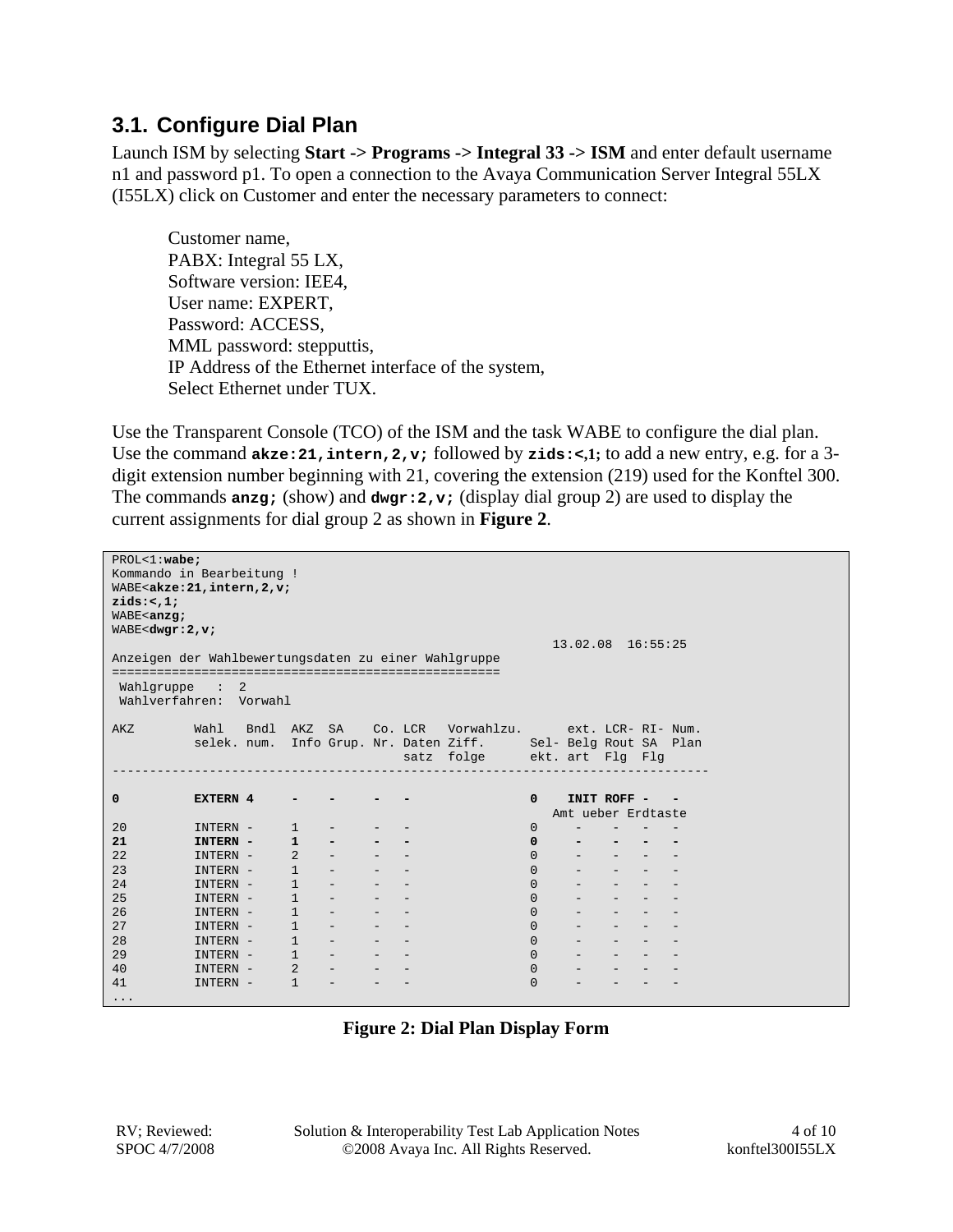### **3.2. Configure Interface to Konftel**

Use the TCO of the ISM and the task AOGD to configure the interface. Use the command **aoei:219,**...**;** (create extension 219) followed by the necessary parameters for an analogue telephone (**Table 3**). Use the command **dnei;** to create the service telephony (TLP).. **Figure 3** shows an example command sequence for the configuration of an analogue subscriber. The command **anzg:** followed by the appropriate extension number (e.g. **anzg:219;**) is used to display the current settings as shown in **Figure 4**

| <b>Parameter</b>        | <b>Usage</b>                                                                                      |  |  |  |
|-------------------------|---------------------------------------------------------------------------------------------------|--|--|--|
| <b>Extension number</b> | Enter the extension number to be assigned to the subscriber, e.g.<br>219.                         |  |  |  |
| Hardware address (HWA)  | Enter the designation for the port to which the unit is attached, e.g.<br>$01-01-04-00.$          |  |  |  |
| Type (AO-Type)          | Enter the station type for an analogue telephone, <i>i.e.</i> MFTN.                               |  |  |  |
| Name                    | Enter the name of the user which is to be associated with the<br>telephone, e,g, Ext_219_Konftel. |  |  |  |
| Protocol                | Enter the protocol and version to be used by an analogue telephone,<br>i.e. 8030, 0.              |  |  |  |

#### **Table 3: Configuration - Konftel Subscriber**

| PROL <praw:aogd;< th=""></praw:aogd;<>                       |
|--------------------------------------------------------------|
| AOGD <aoei:219,01-01-04-00;< td=""></aoei:219,01-01-04-00;<> |
| AOGD <aoty: mftn;<="" td=""></aoty:>                         |
| AOGD <alae;< td=""></alae;<>                                 |
| AOGD <nako: 219="" ext="" konftel;<="" td=""></nako:>        |
| AOGD <prve:8030,0;< td=""></prve:8030,0;<>                   |
| $AOGD$ <aqrp:1,,,,;< td=""></aqrp:1,,,,;<>                   |
| $AOGD \text{uela:1},$                                        |
| $AOGD$ $\leq$ $\leq$ $\leq$ $\leq$ $\leq$                    |
| AOGD <aoae;< td=""></aoae;<>                                 |
| AOGD <dnei:tlp;< td=""></dnei:tlp;<>                         |
| AOGD<br>qrda:2,1,0,0,1;                                      |
| $AOGD < dnzu$ : f;                                           |
| AOGD <exit;< td=""></exit;<>                                 |
| $AOGD < aOZu$ : f;                                           |
| $AOGD$ cexit;                                                |

#### **Figure 3: Command Sequence for the Configuration of Konftel Subscriber**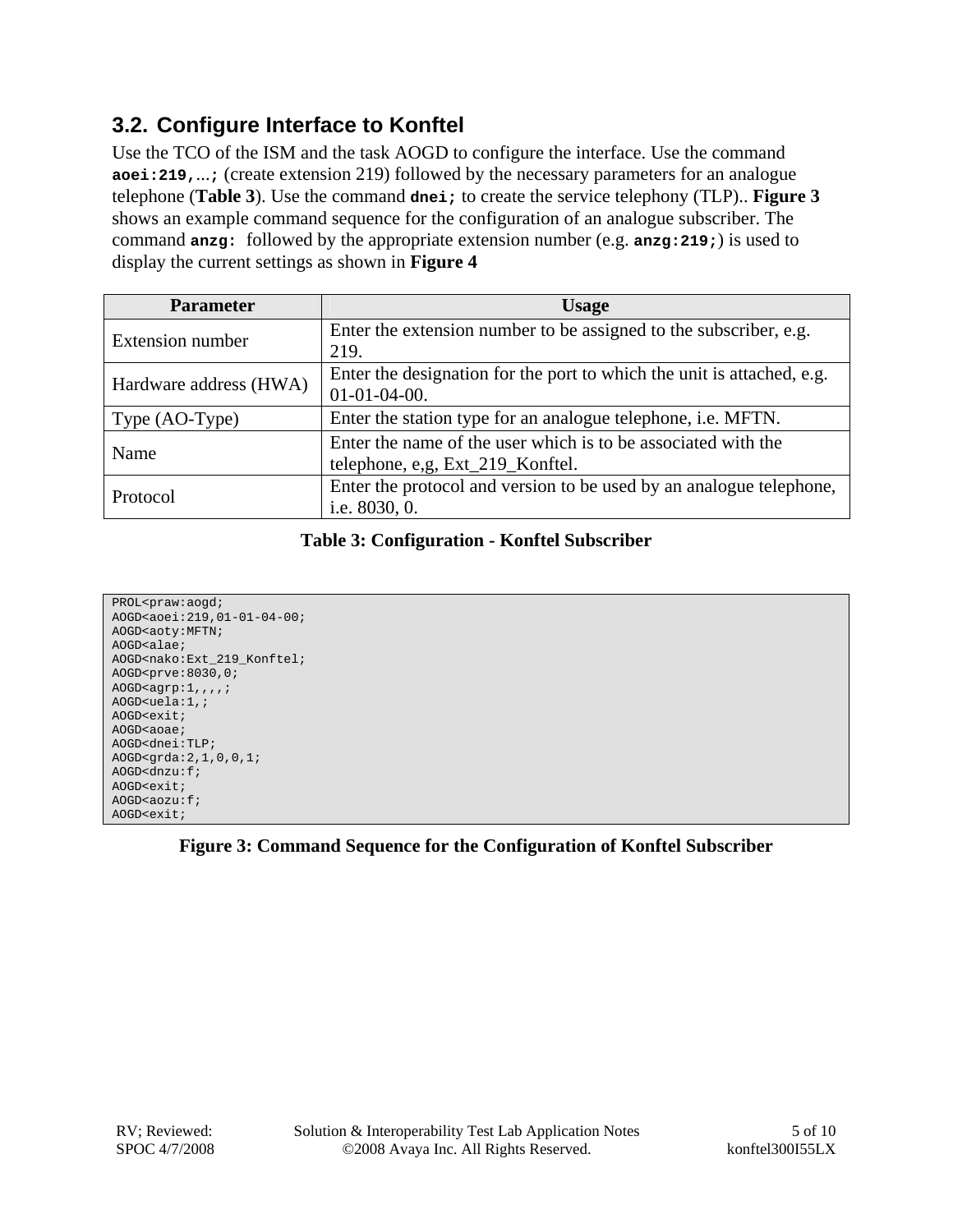| PROL < 1 : aogd;<br>Kommando in Bearbeitung !<br>$AOGD$ <anzg: 219;<="" td=""><td></td><td></td></anzg:>                                                                                                                                                                                              |                                                                                   |                                                                                                                                                                        |  |  |  |  |  |  |
|-------------------------------------------------------------------------------------------------------------------------------------------------------------------------------------------------------------------------------------------------------------------------------------------------------|-----------------------------------------------------------------------------------|------------------------------------------------------------------------------------------------------------------------------------------------------------------------|--|--|--|--|--|--|
|                                                                                                                                                                                                                                                                                                       |                                                                                   | $13.02.08$ $17:02:32$                                                                                                                                                  |  |  |  |  |  |  |
| Anschlussorgan                                                                                                                                                                                                                                                                                        |                                                                                   |                                                                                                                                                                        |  |  |  |  |  |  |
| ______________<br>Rufnummer<br>Steckplatz/HWA<br>АО-Тур                                                                                                                                                                                                                                               | : 219<br>$: 01 - 01 - 04 - 00$<br>$:$ MFTN                                        |                                                                                                                                                                        |  |  |  |  |  |  |
| Allgemeine ADS-Daten                                                                                                                                                                                                                                                                                  |                                                                                   |                                                                                                                                                                        |  |  |  |  |  |  |
| ---------------------<br>Name<br>Kostenstelle<br>Protokolle                                                                                                                                                                                                                                           |                                                                                   | : Ext_219_Konftel<br>: 00000<br>$\ddot{\phantom{a}}$                                                                                                                   |  |  |  |  |  |  |
|                                                                                                                                                                                                                                                                                                       |                                                                                   | Protokoll   Version   faulty   busy 2   error                                                                                                                          |  |  |  |  |  |  |
|                                                                                                                                                                                                                                                                                                       |                                                                                   | 8030<br>$\overline{\mathbf{0}}$<br>AUS<br>AUS<br>AUS                                                                                                                   |  |  |  |  |  |  |
| Ueberlastprioritaet<br>SPWKGR. Amtszugriff<br>SPWKGR. COLISEE<br>DISA-Gruppe<br>Haendlergruppe<br>Rufnr.zuord. HKZ u.QUE<br>Kategorie<br>Wartefeld Maximum<br>Reservierte<br>Verbindungsspeicher<br>Dienstspeicher<br>AO-Zustand<br>Service-Sperre<br>Rufnummern-Sperre<br>Dienstdaten<br>----------- |                                                                                   | : 1<br>: 1<br>$\colon 0$<br>$\colon 0$<br>$\colon 0$<br>$\sim$ 100 $\sim$<br>$\cdot$ $-1$<br>$\therefore$ 10<br>$\cdot$ 0<br>: 1<br>: IN BETRIEB<br>: sv-frei<br>: Aus |  |  |  |  |  |  |
|                                                                                                                                                                                                                                                                                                       | TLP                                                                               |                                                                                                                                                                        |  |  |  |  |  |  |
| Zustand<br>Wahlgruppe<br>Verkehrsgruppe<br>Umschaltegruppe   0<br>Codewahlgruppe   0<br>LCR-Gruppe<br>Wahlabruf<br>Rueckausloesen                                                                                                                                                                     | FREI<br>$\begin{array}{ c c }$ 2<br>$\vert 1$<br>$\bigcirc$<br>DEAKTIV<br>DEAKTIV |                                                                                                                                                                        |  |  |  |  |  |  |
| B-Kanal-Daten<br>-------------<br>Vergabekennung<br>Verhandlungskennung: -                                                                                                                                                                                                                            |                                                                                   |                                                                                                                                                                        |  |  |  |  |  |  |

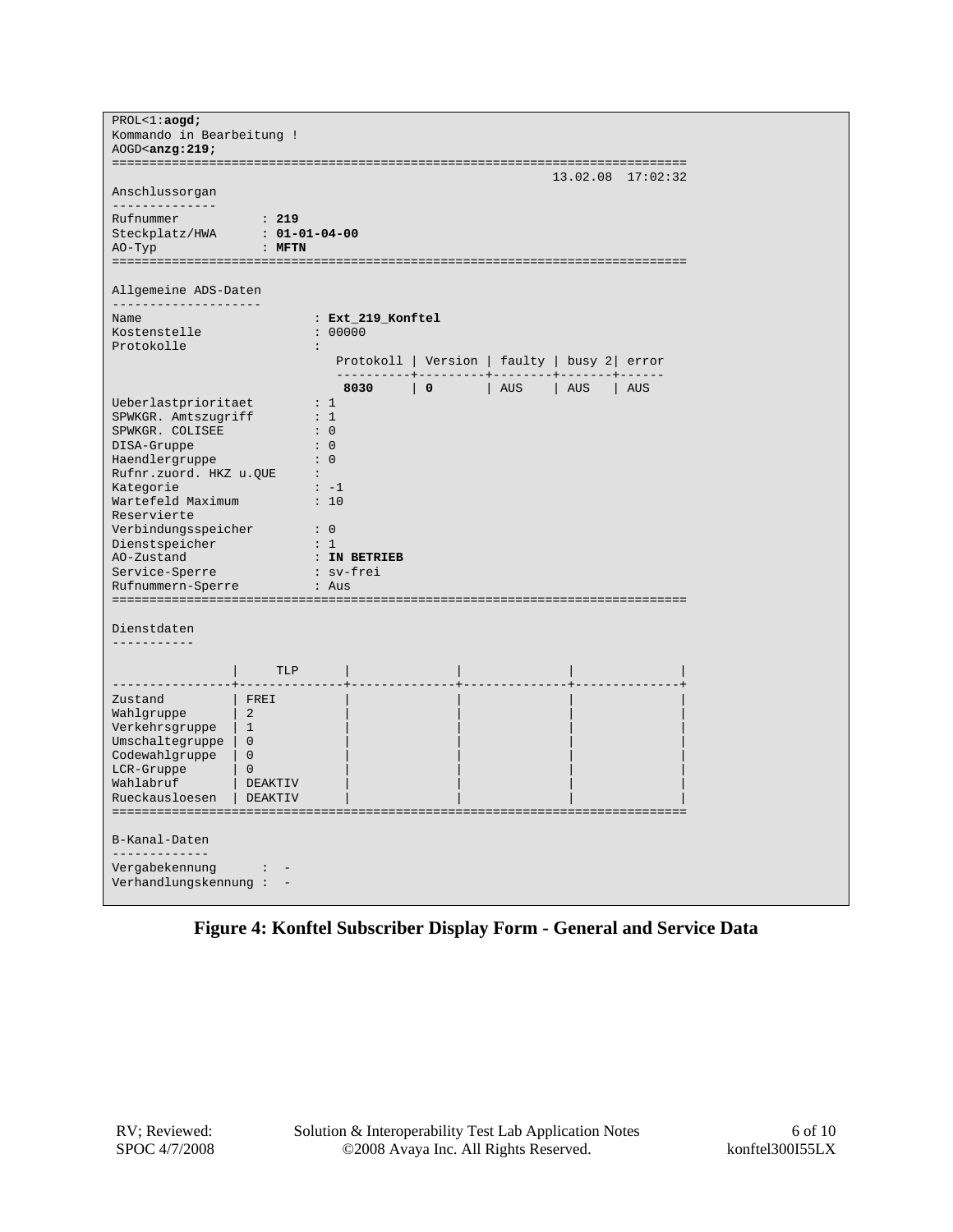### **3.3. Configure Access to Supplementary Services and Extended Features**

To be able to use supplementary services they must be enabled at a system level (ISM-TCO, task AALM) as well as for the extension (ISM-TCO, task AOLM). Select the extension (command **aoau:**, e.g. **aoau:219;**) and use the command **falm:** followed by the acronym for the supplementary service to be enabled (e.g. **falm:AMT;**). **Figure 5** shows a command sequence to enable the necessary supplementary services for the Konftel 300. To display the set of supplementary services assigned to an extension use the command **aalm;** as shown in **Figure 6**.

```
PROL<praw:aolm; 
AOLM<aoau:219; 
AOLM<falm:amt,rults,rwlts,kon; 
AOLM<falm:rzc,ank,rnu,mak; 
AOLM:exit;
```
#### **Figure 5: Supplementary Services assignment to an Extension**

```
PROL<1:aolm; 
Kommando in Bearbeitung ! 
AOLM<aoau:219;
AOLM<aalm;
                                                            13.02.08 17:04:04 
   AO-Nummer AO - Leistungsmerkmale ( Dienst : TLP ) 
            ----------------------------------------------------------------------------- 
 219 AMT RUL RULTS ARSTS ARR AUF CICL1 ANK CIPL0 CWA 
 EMU API RWLTS KON RZN RZC ACO ACOAT RNU MAK
```
#### **Figure 6: Supplementary Services assigned to an Extension**

From an analogue telephone supplementary services can be invoked by means of Facility Access Codes (FAC). FACs can be assigned to the supplementary service to be invoked by means of the ISM-TCO and the task WABE to configure the dial plan accordingly. Use the command **akze:** followed by the FAC (AKZ) and the acronym of the supplementary service to create a new entry. The commands **anzg;** followed by **dwgr:2,v;** and **dwgr:2,n;** are used to display the current assignments for dial group 2 as shown in **Figure 5**.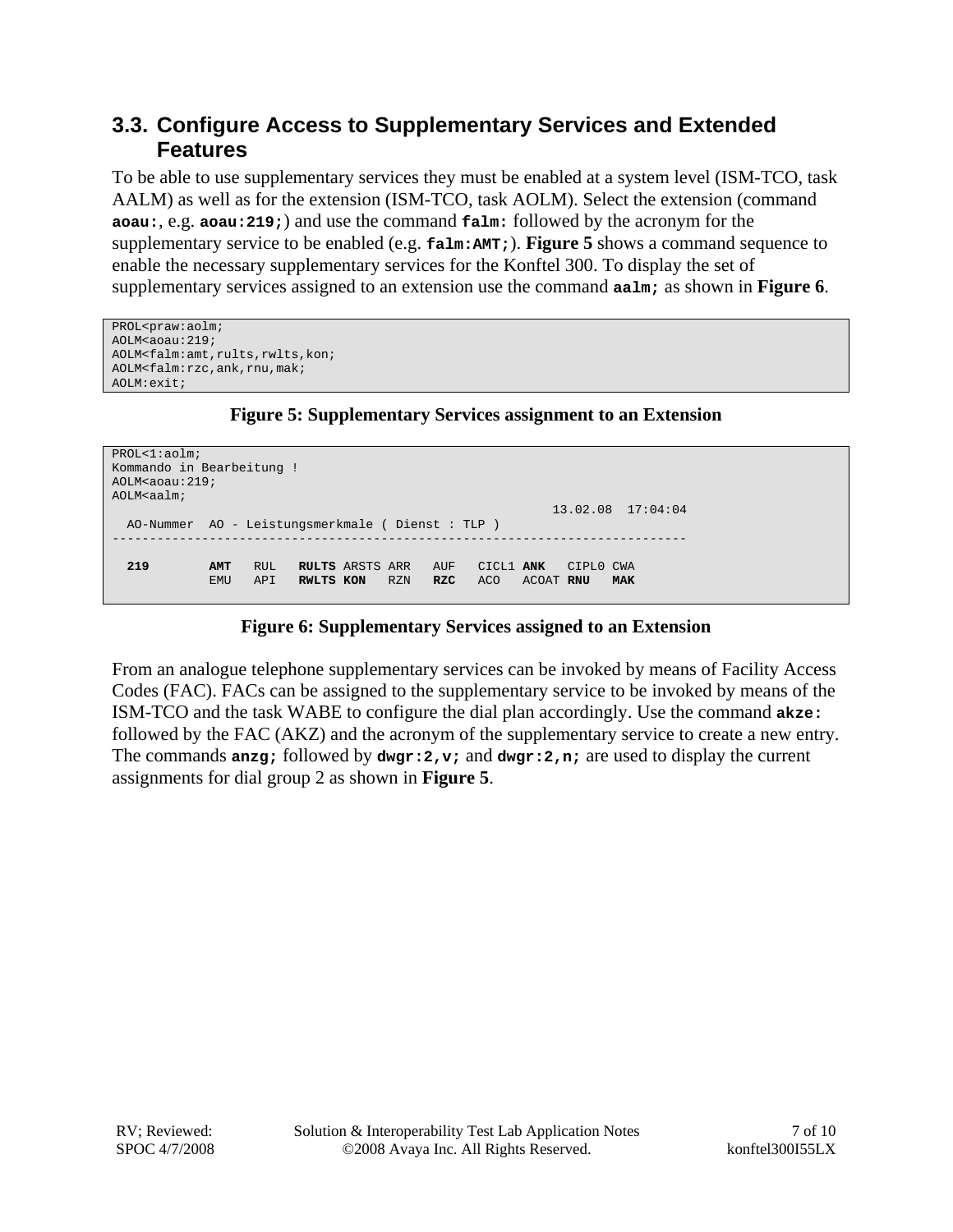```
PROL<1:wabe;
Kommando in Bearbeitung ! 
WABE<anzg;
WABE<dwgr:2,v;
                                            13.02.08 16:55:25 
Anzeigen der Wahlbewertungsdaten zu einer Wahlgruppe 
==================================================== 
 Wahlgruppe : 2 
 Wahlverfahren: Vorwahl 
AKZ Wahl Bndl AKZ SA Co. LCR Vorwahlzu. ext. LCR- RI- Num. 
 selek. num. Info Grup. Nr. Daten Ziff. Sel- Belg Rout SA Plan 
 satz folge ekt. art Flg Flg 
-------------------------------------------------------------------------------- 
0 EXTERN 4 - - - - - 0 INIT ROFF -
21 INTERN - 1 - - - 0 - - - -
41 INTERN - 1 - - - - 0 - - - -
E4 RUVA - - - - - - - - - -
F4 RUDA - -
WABE<dwgr:2,n; 
                                           13.02.08 16:56:32 
Anzeigen der Wahlbewertungsdaten zu einer Wahlgruppe 
==================================================== 
 Wahlgruppe : 2 
 Wahlverfahren: Nachwahl 
AKZ Wahl Bndl AKZ SA Co. LCR Vorwahlzu. ext. LCR- RI- Num. 
 selek. num. Info Grup. Nr. Daten Ziff. Sel- Belg Rout SA Plan 
 satz folge ekt. art Flg Flg 
                           -------------------------------------------------------------------------------- 
1 ANK - - - - - - - - - - - - - -
4 KON – – – – – – – – – – – – –
```
**Figure 7: Feature Access Codes** 

# **4. Configuration of Konftel 300**

No special configuration is required.

# **5. Verification Steps**

To verify that the Avaya Communication Server Integral 55 LX was properly configured, the following steps can be taken:

- o After establishing the physical connection of the Konftel 300 to the Avaya Communication Server Integral 55 LX via an analogue port, check whether the Konftel 300 is able to support basic calls to and from the various other telephones and the PSTN.
- o Continue to check the more complex supplementary services such as Call Hold, Call Transfer, Call Forwarding and Conference.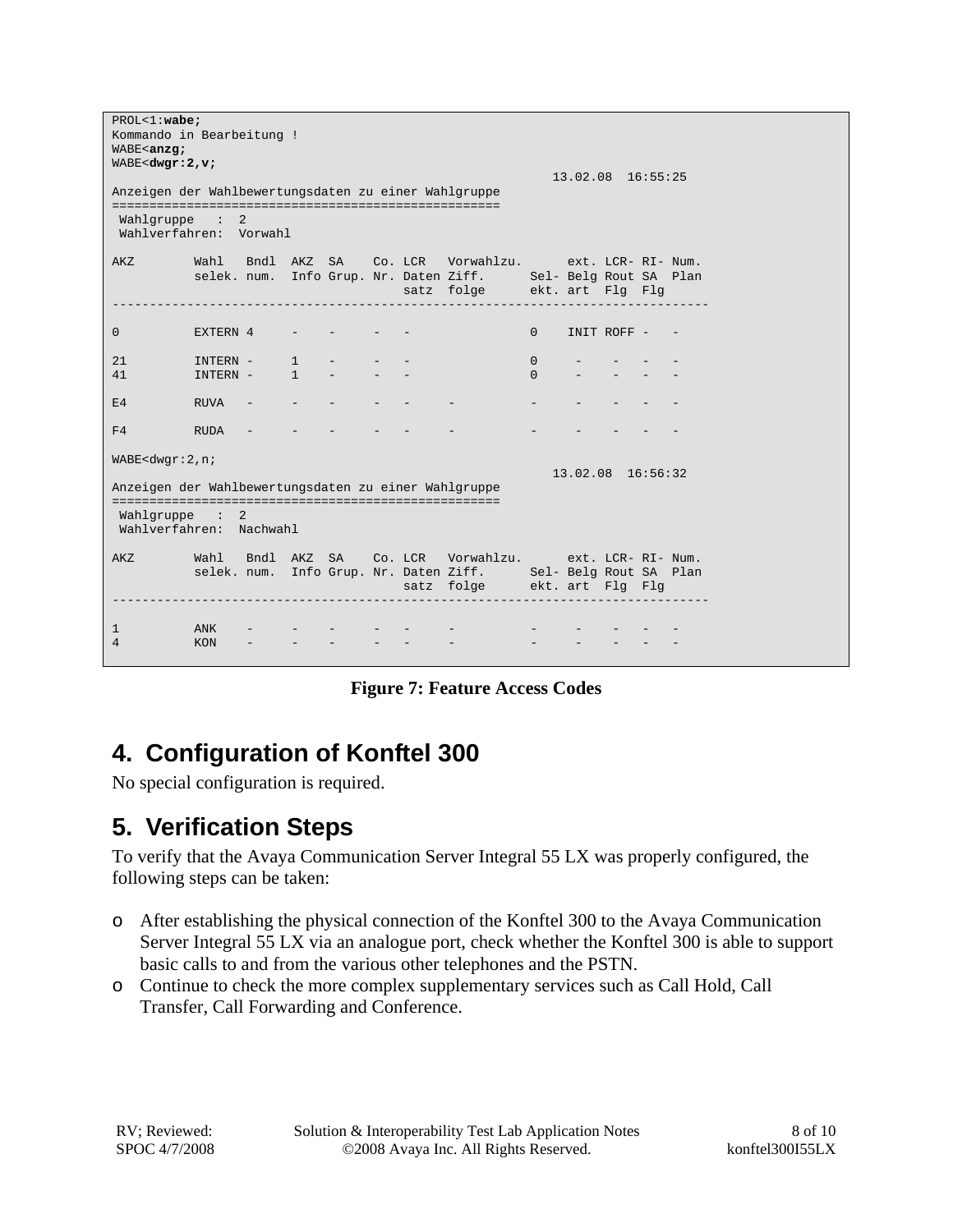## **6. Interoperability Compliance Testing**

## **6.1. General Test Approach**

Interoperability compliance tests were carried out manually and covered incoming and outgoing Basic Calls and with the public network (ISDN) as well as the following supplementary services: Calling / Connected Line Identification Presentation as part of Basic Call, Call Hold, Call Transfer, Call Forwarding (unconditional, on busy, and on no reply), and Conference.

## **6.2. Test Results**

In general the tests regarding compatibility between the Avaya Communication Server Integral 55 LX (I55) and the Konftel 300 were successful. Only in the following cases some minor issues were observed:

- o For incoming external calls, the "normal" ring associated with an internal call is used.
- o When putting a call on hold using the "Hold" key of the Konftel 300, no "hold" tone is heard by the held party. The "R" key should be used instead.
- o When a call is active between the Konftel 300 and another telephone, if the Konftel 300 puts the call on hold, and the other party hangs up while the call is on hold, the Konftel 300 remains in the "busy" state and the hold lamp continues to blink. The user can clear this by pressing the "hang up" key.
- o Automatic Call Waiting is not supported by the I55 when calling an analogue telephone. An internal caller may use the explicit Call Waiting feature.

# **7. Conclusion**

The Konftel 300 conference unit can be attached to the analogue port of an Avaya Communication Server Integral 55 LX to enable all those present in a room to participate in a telephone conversation. The configuration described in these Application Notes has been successfully compliance tested.

# **8. Support**

Support for Konftel products is available at:

- Web-based support: http://www.konftel.com/
- Email: info@konftel.com
- International help desk:  $+4690706489$
- North American help:  $+1866-606-4728$

# **9. Additional References**

Avaya product documentation is available at http://support.avaya.com. Konftel 300 documentation is available at http://www.konftel.com.

[1] *Supplementary Service Description for Avaya Communication Server Integral 55 LX*